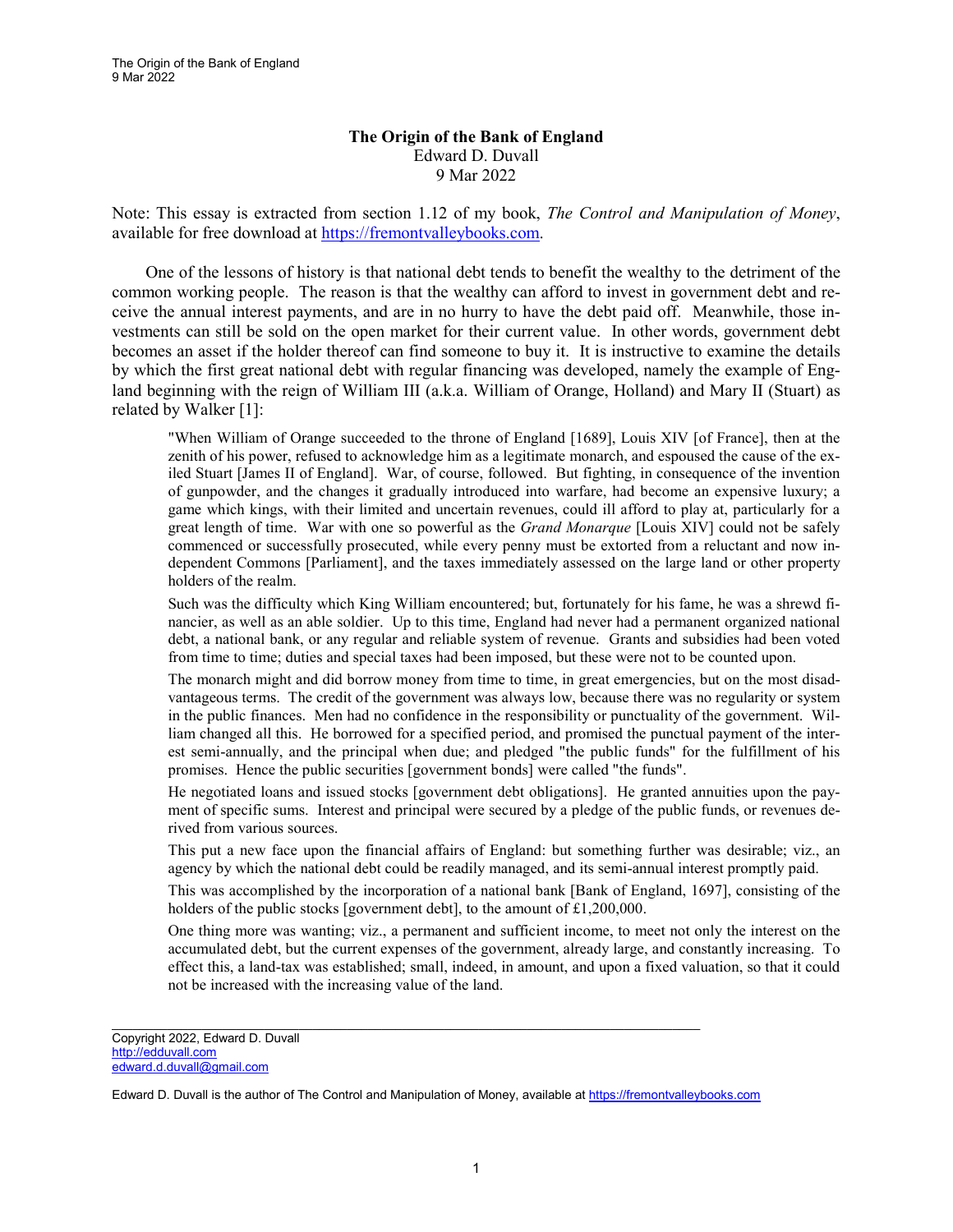A system of duties on all imports was also enacted, and an excise upon all home manufactures and products. In short, a system of indirect taxation was adopted, far more general and effective than any which had before existed.

Thus was completed the grand triad of the system of finance, inaugurated by the English Revolution [1688]; viz. -- funding, banking, and indirect taxation. The immediate as well as ultimate, results of the new system are alike remarkable and worthy of our attention.

First, the credit of the government was firmly established. It could borrow more money, and at a lower rate of interest than ever before. Men of small means could now loan money to the government, and with entire confidence. The whole community could be laid under contribution [i.e., payment of taxes].

Second, government was enabled to carry on war by borrowing, instead of imposing taxes. War could be waged with credit, instead of cash. Parliament had only to vote a loan. No expenditure need be stopped for want of funds, while the national credit was unimpaired. This was a great change. Many a war had been abruptly closed for want of funds. There was no such necessity hereafter.

Third, this course removed the fear of immediate and pressing taxation from the rich, because the greater part was now to fall upon the masses of the people, who pay taxes, not in proportion to property, but to consumption [in the form of tariffs and excise taxes]. This was an agreeable consideration to the wealthy classes; and the more so, because, as the public stocks [debt] were multiplied, better opportunities were afforded for investments [in government debt].

Fourth, especially was the new policy acceptable to the aristocracy, who, at that time, even more perhaps than now [1867], monopolized the public offices, and whose revenues and patronage were increased by governmental expenditures."

The American patriot Thomas Paine [2] of *Common Sense* fame and some additional details by Walker [3] give an accounting of how the national debt in Great Britain grew with each war from 1688 (under William III and Mary II) to 1867 (under Victoria), starting with the initial debt (investors in the £1.2 M of government debt administered by the newly formed Bank of England):

a. War vs. France from 1688 to 1697: cost = £20.3 M; total debt in  $1697 = \text{\textsterling}21.5$  M

b. War of Spanish Succession, 1702 to 1713:  $\cos t = \pounds 32.25$  M; total debt = £53.75 M

c. Approximately £7.5 M paid off between 1727 and 1739; total debt in 1739 = £46.25 M

d. War of Austrian Succession, 1739 to 1748:  $\cos t = \pounds 31.75$  M; total debt in 1748 = £78.0 M

e. Then came eight years of peace, during which £3.0 M of the debt was repaid; the debt in 1756 was £75.0 M

f. Seven Years War, known in America as the French and Indian War, 1756 to 1763:  $\cos t = \pounds 72.5$  M, total debt in  $1763 = \text{\textsterling}147.5$  M

g. Then came peace for twelve years, and in that time £10.5 M was paid off; the debt in 1775 was about £136.0 M

h. The American War [American Revolution], 1775 to 1783: cost = £103 M; total debt in 1783 was £239 M

i. Ten years of peace, and the debt was reduced by £5.0 M; total debt in 1793 was £234 M

j. The Jacobin War, 1793 up to 1796, when Paine wrote: additional debt to that time was £44.0 M; total debt in 1796 was about £278 M

k. The total cost of the Jacobin War that ended in 1802 turned out to be £248 M; and the debt in 1803 was £526 M.

 $\mathcal{L}_\mathcal{L} = \{ \mathcal{L}_\mathcal{L} = \{ \mathcal{L}_\mathcal{L} = \{ \mathcal{L}_\mathcal{L} = \{ \mathcal{L}_\mathcal{L} = \{ \mathcal{L}_\mathcal{L} = \{ \mathcal{L}_\mathcal{L} = \{ \mathcal{L}_\mathcal{L} = \{ \mathcal{L}_\mathcal{L} = \{ \mathcal{L}_\mathcal{L} = \{ \mathcal{L}_\mathcal{L} = \{ \mathcal{L}_\mathcal{L} = \{ \mathcal{L}_\mathcal{L} = \{ \mathcal{L}_\mathcal{L} = \{ \mathcal{L}_\mathcal{$ 

Copyright 2022, Edward D. Duvall [http://edduvall.com](http://edduvall.com/) edward.d.duvall@gmail.com

Edward D. Duvall is the author of The Control and Manipulation of Money, available a[t https://fremontvalleybooks.com](https://fremontvalleybooks.com/)